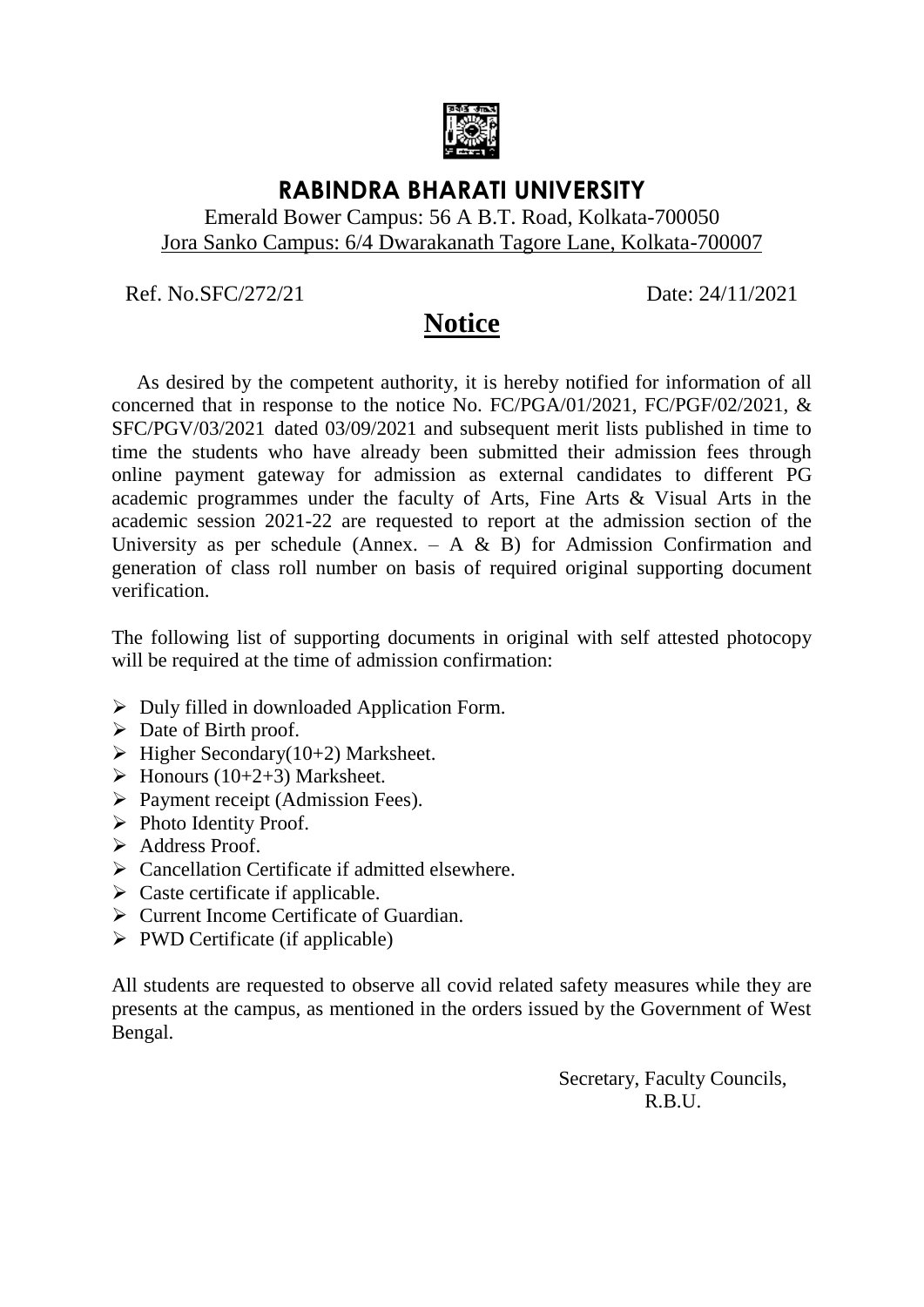#### **ANNEXTURE – A**

### **Faculty of Arts & Visual Arts :**

| <b>SUBJECT</b>                                                                  | <b>DATE</b> | <b>COUNTER</b> | <b>TIME</b>         |
|---------------------------------------------------------------------------------|-------------|----------------|---------------------|
| <b>MA IN BENGALI</b>                                                            | 29-11-2021  | $\mathbf{1}$   | 11.30 AM ONWARD     |
| <b>MA IN SANSKRIT</b>                                                           | 29-11-2021  | $\overline{2}$ | 11.30 AM ONWARD     |
| <b>MA IN ENGLISH</b>                                                            | 29-11-2021  | 3              | 11.30 AM ONWARD     |
| <b>MA IN POLITICAL</b><br><b>SCIENCE</b>                                        | 29-11-2021  | 4              | 11.30 AM ONWARD     |
| MA IN PHILOSOPHY                                                                | 30-11-2021  | $\mathbf{1}$   | 11.30 AM ONWARD     |
| <b>MAIN ECONOMICS</b>                                                           | 30-11-2021  | 2              | 11.30 AM ONWARD     |
| <b>MAIN HISTORY</b>                                                             | 30-11-2021  | 3              | 11.30 AM ONWARD     |
| <b>MAIN GEOGRAPHY</b>                                                           | 30-11-2021  | 4              | 11.30 AM ONWARD     |
| <b>MA IN SOCIOLOGY</b>                                                          | 01-12-2021  | $\mathbf{1}$   | 11.30 AM - 02.00 PM |
| <b>MASTER IN SOCIAL WORK</b>                                                    | 01-12-2021  | $\mathbf{1}$   | 02.30PM - 05.00PM   |
| MA IN JOUNALISM &<br><b>MASS COMMUNICATIONS</b>                                 | 01-12-2021  | $\overline{2}$ | 11.30 AM - 02.00 PM |
| <b>MAIN ENVS &amp; HUMAN</b><br><b>RIGHTS &amp; HUMAN</b><br><b>DEVELOPMENT</b> | 01-12-2021  | 2              | 02.30PM - 05.00PM   |
| MA IN HINDI                                                                     | 01-12-2021  | 3              | 11.30 AM - 02.00 PM |
| <b>MA IN EDUCATION</b>                                                          | 01-12-2021  | 3              | 02.30PM - 05.00PM   |
| <b>MFA ALL SUBJECTS</b>                                                         | 01-12-2021  | 4              | 11.30 AM - 02.00 PM |
| <b>MA IN MUSEOLOGY</b>                                                          | 01-12-2021  | 4              | 02.30PM - 05.00PM   |